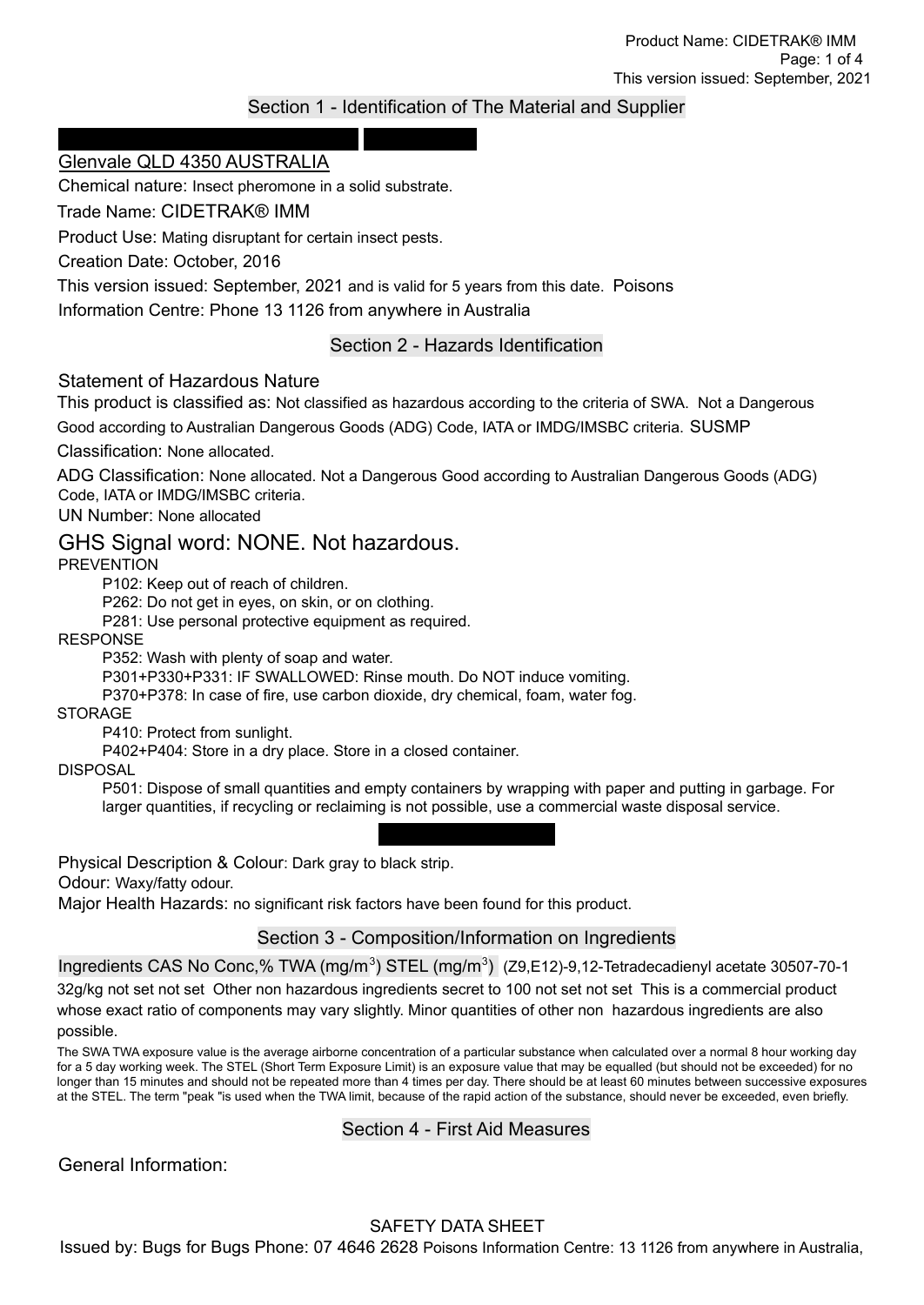You should call The Poisons Information Centre if you feel that you may have been poisoned, burned or irritated by this product. The number is 13 1126 from anywhere in Australia (0800 764 766 in New Zealand) and is available at all times. Have this SDS with you when you call.

Inhalation: First aid is not generally required. If in doubt, contact a Poisons Information Centre or a doctor. Skin Contact: Gently brush away excess particles. Irritation is unlikely. However, if irritation does occur, flush with lukewarm, gently flowing water for 5 minutes or until chemical is removed.

Eye Contact: Quickly and gently brush particles from eyes. No effects expected. If irritation does occur, flush contaminated eye(s) with lukewarm, gently flowing water for 5 minutes or until the product is removed. Obtain medical advice if irritation becomes painful or lasts more than a few minutes. Take special care if exposed person is wearing contact lenses.

Ingestion: If product is swallowed or gets in mouth, do NOT induce vomiting; wash mouth with water and give some water to drink. If symptoms develop, or if in doubt contact a Poisons Information Centre or a doctor.

#### Section 5 - Fire Fighting Measures

Fire and Explosion Hazards: The major hazard in fires is usually inhalation of heated and toxic or oxygen deficient (or both), fire gases. There is no risk of an explosion from this product under normal circumstances if it is involved in a fire. Violent steam generation or eruption may occur upon application of direct water stream on hot liquids.

Fire decomposition products from this product may be toxic if inhaled. Take appropriate protective measures. Extinguishing Media: In case of fire, use carbon dioxide, dry chemical, foam, water fog. Fire Fighting: If a significant quantity of this product is involved in a fire, call the fire brigade. Flash point: No data

Upper Flammability Limit: No data.

Lower Flammability Limit: No data.

Autoignition temperature: No data.

Flammability Class: No data.

## Section 6 - Accidental Release Measures

Accidental release: This product is sold in small packages, and the accidental release from one of these is not usually a cause for concern. For minor spills, clean up, rinsing to sewer and put empty container in garbage. Although no special protective clothing is normally necessary because of occasional minor contact with this product, it is good practice to wear impermeable gloves when handling chemical products. In the event of a major spill, prevent spillage from entering drains or water courses and call emergency services.

## Section 7 - Handling and Storage

Handling: Keep exposure to this product to a minimum, and minimise the quantities kept in work areas. Check Section 8 of this SDS for details of personal protective measures, and make sure that those measures are followed. The measures detailed below under "Storage" should be followed during handling in order to minimise risks to persons using the product in the workplace. Also, avoid contact or contamination of product with incompatible materials listed in Section 10.

Storage: Store packages of this product in a cool place. Make sure that containers of this product are kept tightly closed. Keep containers dry and away from water. Keep containers of this product in a well ventilated area. Protect this product from light. Store in the closed original container in a dry, cool, well-ventilated area out of direct sunlight. Make sure that the product does not come into contact with substances listed under "Incompatibilities" in Section 10. Check packaging - there may be further storage instructions on the label.

## Section 8 - Exposure Controls and Personal Protection

The following Australian Standards will provide general advice regarding safety clothing and equipment: Respiratory equipment: AS/NZS 1715, Protective Gloves: AS 2161, Occupational Protective Clothing: AS/NZS 4501 set 2008, Industrial Eye Protection: AS1336 and AS/NZS 1337, Occupational Protective Footwear: AS/NZS2210. SWA Exposure Limits TWA (mg/m<sup>3</sup>) STEL (mg/m<sup>3</sup>) Exposure limits have not been established by SWA for any of the significant ingredients in this product. No special equipment is usually needed when occasionally handling small quantities. The following instructions are for bulk handling or where regular exposure in an occupational setting occurs without proper containment systems. Ventilation: This product should only be used in a well ventilated area. If natural ventilation is inadequate, use of a fan is suggested.

Eye Protection: Eye protection is not normally necessary when this product is being used. However, if in doubt, wear suitable protective glasses or goggles.

#### SAFETY DATA SHEET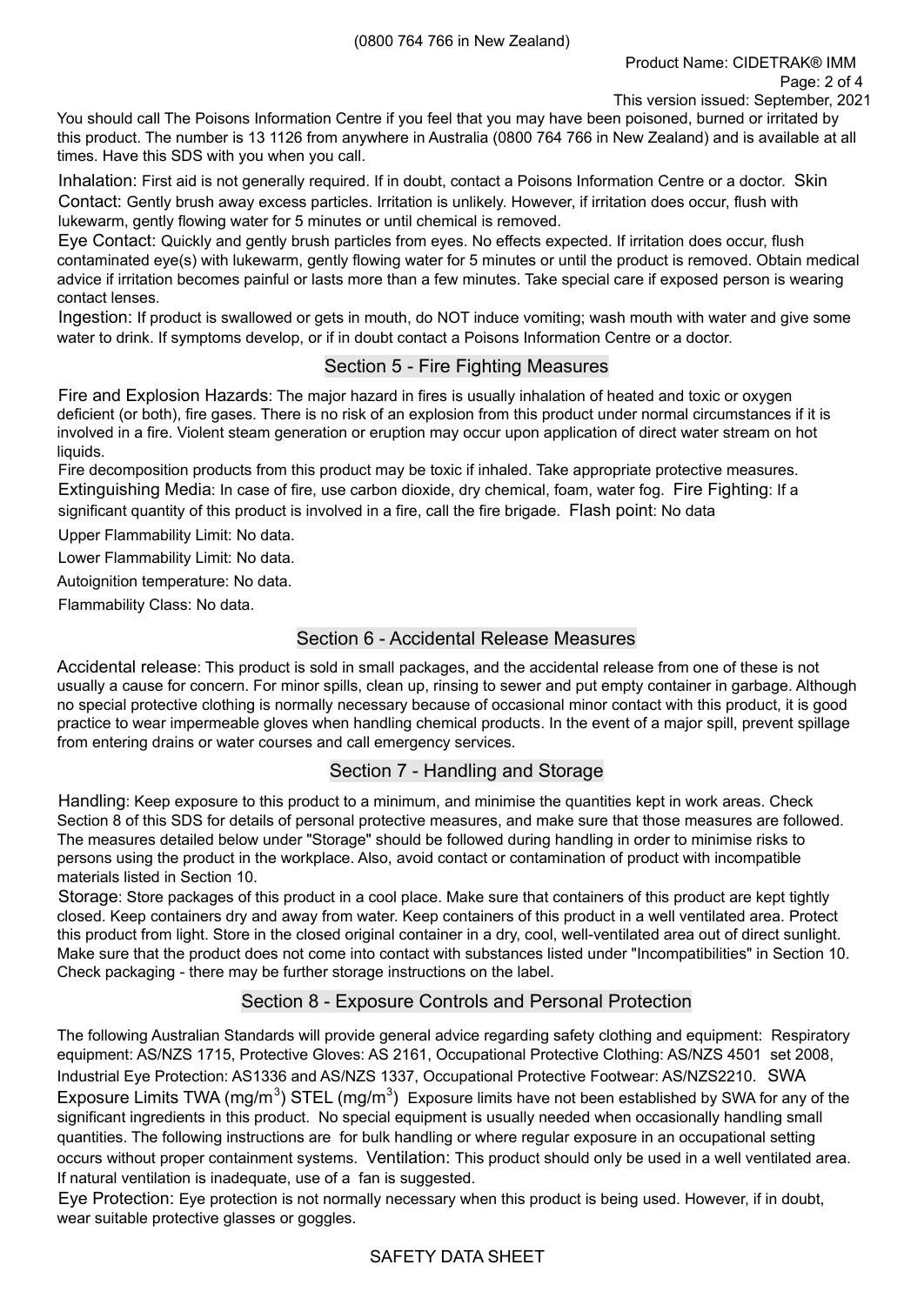Issued by: Bugs for Bugs Phone: 07 4646 2628 Poisons Information Centre: 13 1126 from anywhere in Australia, (0800 764 766 in New Zealand)

> Product Name: CIDETRAK® IMM Page: 3 of 4

This version issued: September, 2021

Skin Protection: The information at hand indicates that this product is not harmful and that normally no special skin protection is necessary. However, we suggest that you routinely avoid contact with all chemical products and that you wear suitable gloves (preferably elbow-length) when skin contact is likely.

Protective Material Types: We suggest that protective clothing be made from the following materials: cotton, rubber.

Respirator: If there is a significant chance that dusts are likely to build up in the area where this product is being used, we recommend that you use a suitable dust mask.

Safety deluge showers should, if practical, be provided near to where this product is being handled commercially.

#### Section 9 - Physical and Chemical Properties:

Physical Description & colour: Dark gray to black strip. Odour: Waxy/fatty odour. Boiling Point: Not available. Freezing/Melting Point: No specific data. Solid at normal temperatures. Volatiles: Nil at 100°C. Vapour Pressure: Negligible at normal ambient temperatures. Vapour Density: Not applicable. Specific Gravity: No data. Water Solubility: Insoluble. pH: No data. Volatility: Negligible at normal ambient temperatures. Odour Threshold: No data. Evaporation Rate: Not applicable. Coeff Oil/water Distribution: No data Viscosity: Not applicable. Autoignition temp: No data.

## Section 10 - Stability and Reactivity

Reactivity: This product is unlikely to react or decompose under normal storage conditions. However, if you have any doubts, contact the supplier for advice on shelf life properties.

Conditions to Avoid: This product should be kept in a cool place, preferably below 30°C. Keep containers tightly closed. Containers should be kept dry. Keep containers and surrounding areas well ventilated. Protect this product from light. Store in the closed original container in a dry, cool, well-ventilated area out of direct sunlight. Incompatibilities: No particular Incompatibilities.

Fire Decomposition: Combustion forms carbon dioxide, and if incomplete, carbon monoxide and possibly smoke. Water is also formed. Carbon monoxide poisoning produces headache, weakness, nausea, dizziness, confusion, dimness of vision, disturbance of judgment, and unconsciousness followed by coma and death. Polymerisation: This product will not undergo polymerisation reactions.

## Section 11 - Toxicological Information

Local Effects:

Target Organs: There is no data to hand indicating any particular target organs.

Classification of Hazardous Ingredients

#### Ingredient

No ingredient mentioned in the HSIS Database is present in this product at hazardous concentrations. Potential Health Effects

Inhalation:

Short Term Exposure: Available data indicates that this product is not harmful. In addition product is unlikely to cause any discomfort or irritation.

Long Term Exposure: No data for health effects associated with long term inhalation.

Skin Contact:

Short Term Exposure: Available data indicates that this product is not harmful. It should present no hazards in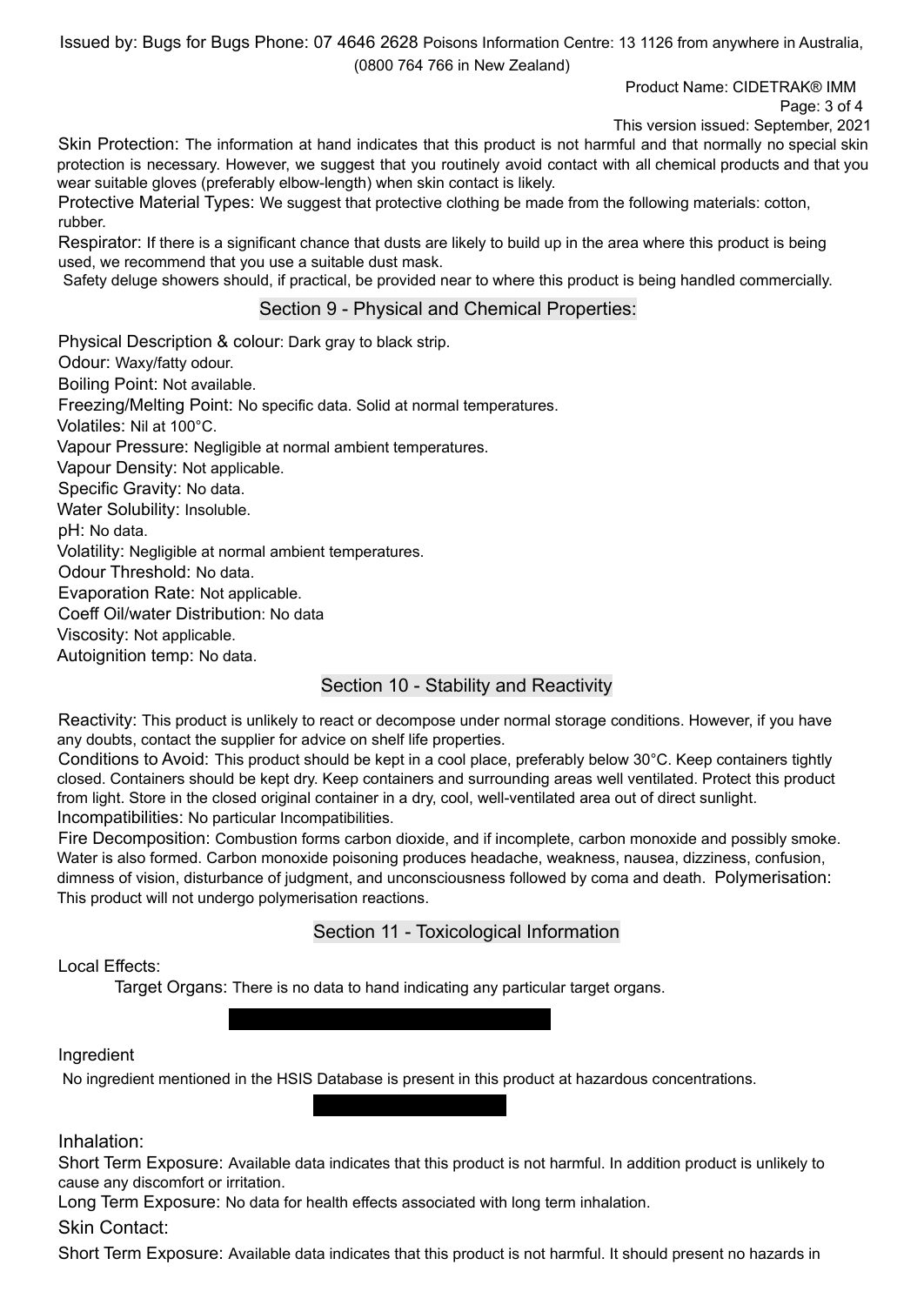normal use. In addition product is unlikely to cause any discomfort in normal use. Long Term Exposure: No data for health effects associated with long term skin exposure.

## SAFETY DATA SHEET

Issued by: Bugs for Bugs Phone: 07 4646 2628 Poisons Information Centre: 13 1126 from anywhere in Australia, (0800 764 766 in New Zealand)

> Product Name: CIDETRAK® IMM Page: 4 of 4 This version issued: September, 2021

Eye Contact:

Short Term Exposure: This product may be mildly irritating to eyes, but is unlikely to cause anything more than mild discomfort which should disappear once product is removed.

Long Term Exposure: No data for health effects associated with long term eye exposure.

#### Ingestion:

Short Term Exposure: Significant oral exposure is considered to be unlikely. However, this product may be irritating to mucous membranes but is unlikely to cause anything more than transient discomfort. Long Term Exposure: No data for health effects associated with long term ingestion.

#### Carcinogen Status:

SWA: No significant ingredient is classified as carcinogenic by SWA.

NTP: No significant ingredient is classified as carcinogenic by NTP.

IARC: No significant ingredient is classified as carcinogenic by IARC.

## Section 12 - Ecological Information

Insufficient data to be sure of status.

# Section 13 - Disposal Considerations

Disposal: Dispose of small quantities and empty containers by wrapping with paper and putting in garbage. For larger quantities, if recycling or reclaiming is not possible, use a commercial waste disposal service.

## Section 14 - Transport Information

UN Number: This product is not classified as a Dangerous Good by ADG, IATA or IMDG/IMSBC criteria. No special transport conditions are necessary unless required by other regulations.

## Section 15 - Regulatory Information

AICS: All of the significant ingredients in this formulation are compliant with NICNAS regulations.

## Section 16 - Other Information

This SDS contains only safety-related information. For other data see product literature.

Acronyms:

ADG Code Australian Code for the Transport of Dangerous Goods by Road and Rail (7<sup>th</sup> edition) AICS Australian Inventory of Chemical Substances

SWA Safe Work Australia, formerly ASCC and NOHSC

CAS number Chemical Abstracts Service Registry Number

Hazchem Code Emergency action code of numbers and letters that provide information to emergency services especially firefighters

IARC International Agency for Research on Cancer

NOS Not otherwise specified

NTP National Toxicology Program (USA)

SUSMP Standard for the Uniform Scheduling of Medicines & Poisons UN Number United

Nations Number

THIS SDS SUMMARISES OUR BEST KNOWLEDGE OF THE HEALTH AND SAFETY HAZARD INFORMATION OF THE PRODUCT AND HOW

#### TO SAFELY HANDLE AND USE THE PRODUCT IN THE WORKPLACE. EACH USER MUST REVIEW THIS SDS IN THE CONTEXT OF HOW THE PRODUCT WILL BE HANDLED AND USED IN THE WORKPLACE.

THE USER SHOULD CONTACT THIS COMPANY SO WE CAN ATTEMPT TO OBTAIN ADDITIONAL INFORMATION FROM OUR SUPPLIERS

#### TO OUR CUSTOMERS AND IS ALSO AVAILABLE ON REQUEST.

Please read all labels carefully before using product.

This SDS is prepared in accord with the SWA document "Preparation of Safety Data Sheets for Hazardous